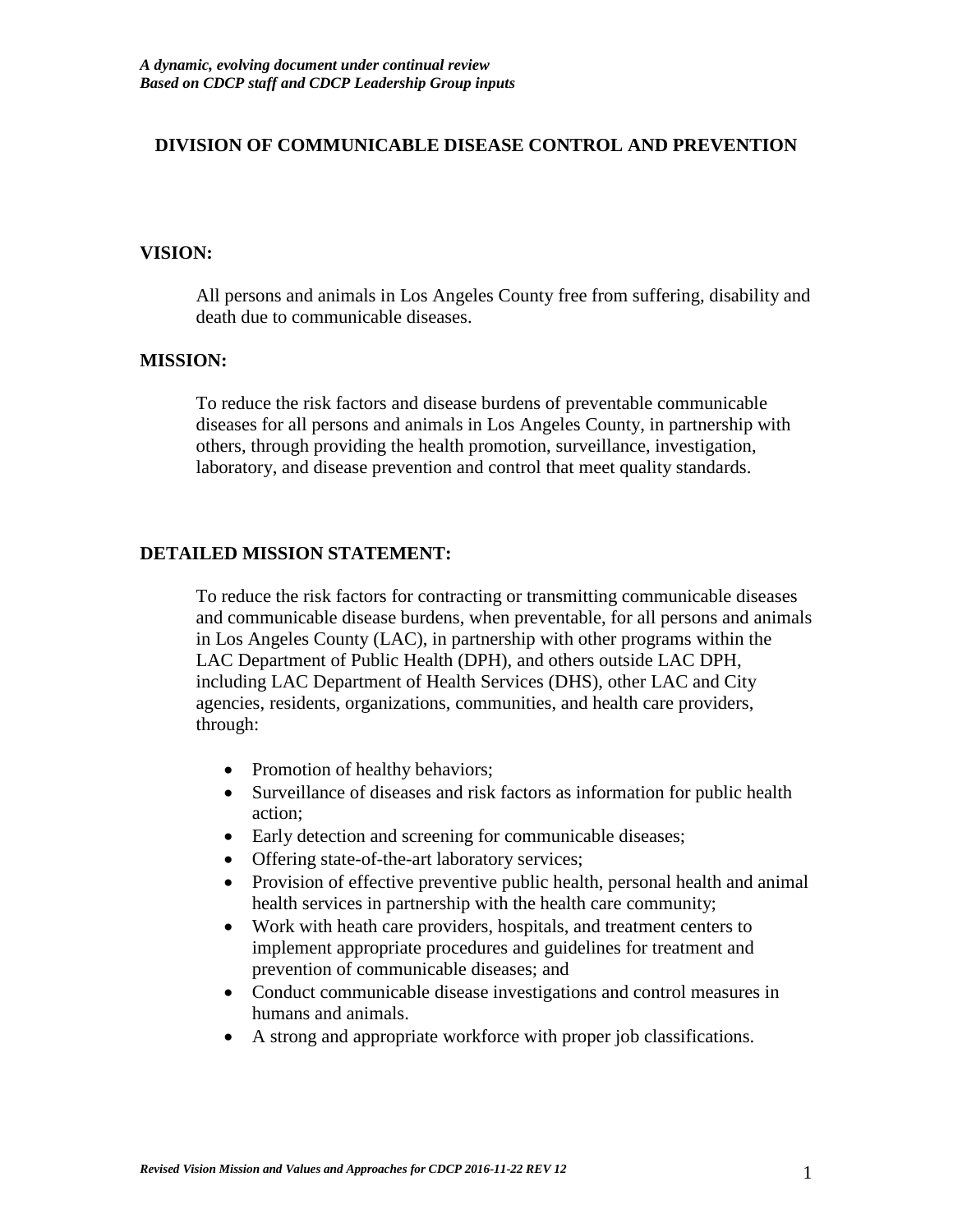# **Division of Communicable Disease Control and Prevention**

# **Values and Approaches**

The Division of Communicable Disease Control and Prevention (CDCP) emphasizes the following values and approaches to carry out the public health mandates for communicable disease control and to reduce the risk factors and disease burdens of preventable communicable diseases for all persons and animals in Los Angeles County (LAC), in partnership with others, through providing health promotion, surveillance, investigation, laboratory, and disease prevention and control that meet quality standards:

# **1. Evidence-based programmatic interventions and advice:**

All CDCP programs monitor and evaluate the impact of their programmatic interventions to determine their effectiveness and improve the impact of the application of the interventions.

Interventions conducted by all CDCP programs and the technical advice provided by all programs to our collaborators and partners are based on the best available scientific evidence and that such evidence is explicitly referenced in our programmatic documents.

Interventions conducted by all CDCP programs are prioritized to help maximize their impact with the limited resources available.

# **2. Partnership and collaboration:**

All CDCP programs proactively reach out and explore ways to partner and collaborate with other programs and the Service Planning Areas (SPAs) within LAC DPH, and with partners outside of LAC DPH, including: LAC DHS, other LAC and City agencies, residents, organizations, communities, and health care providers.

All CDCP programs are "consumer-centric" with mechanisms for consumer and community feedback on their programs and how to improve their "user-friendliness," including a single point of service contact for reporting.

All CDCP programs recognize that the most effective and efficient means for accomplishing population goals may be to align with others who share similar goals and jointly leverage the power of increased resources, rather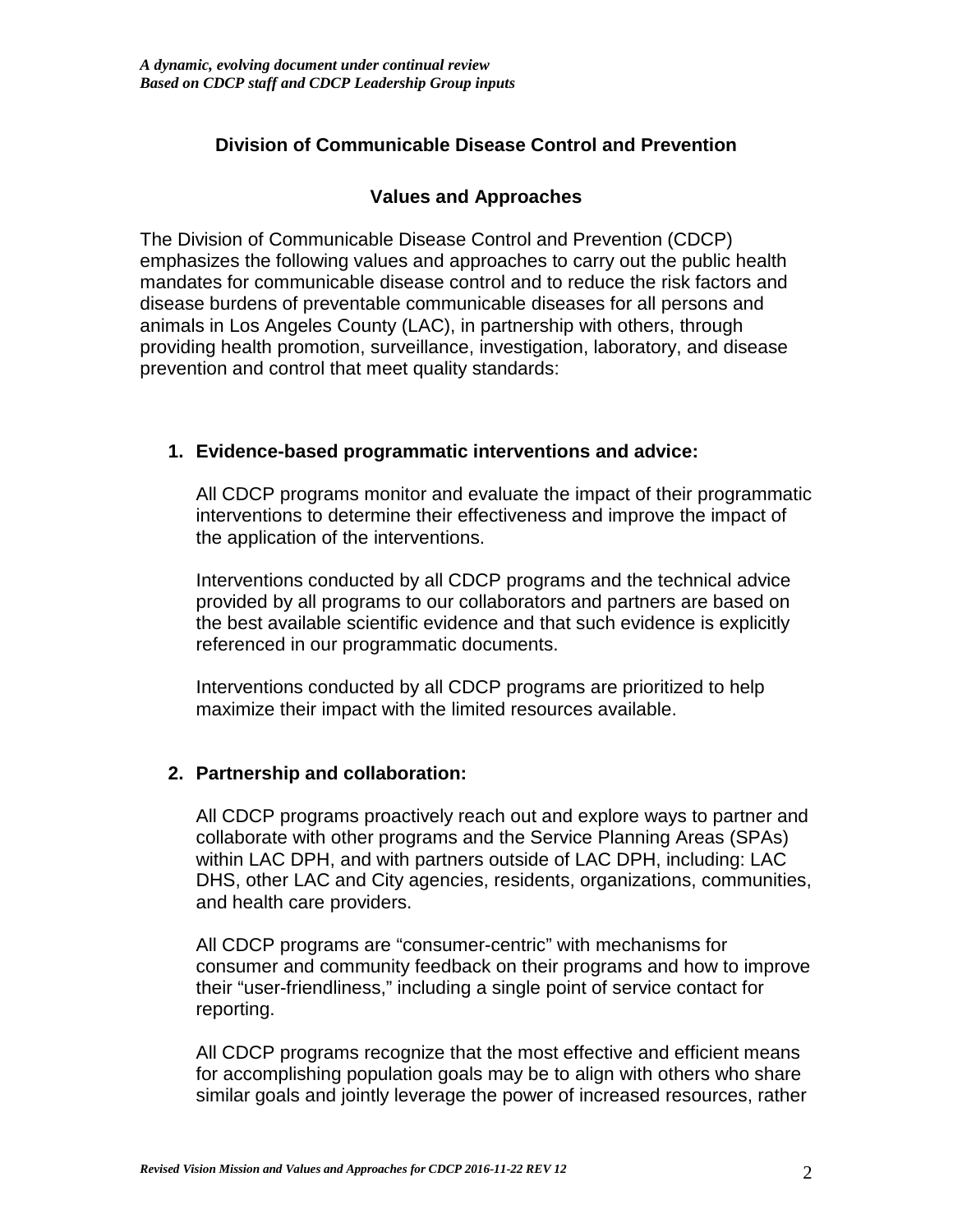than providing services alone.

# **3. At the forefront in the LAC DPH Strategic Plan:**

All CDCP programs and staff are knowledgeable of the strategic planning process of the LAC DPH and contribute their ideas and skills to develop and implement the Strategic Plan.

All CDCP programs and staff participate in the total quality management efforts of the LAC DPH, including clear accountability and the "Public Health Report Card".

# **4. Cutting-edge public health practice research:**

All CDCP programs balance service (our primary function) with public health practice research designed to improve our service function and advance the science base of our programmatic areas. The CDCP Division is known for the capacity of its programs and their activities in contributing our research results in professional meetings and through the scientific literature.

# **5. Emergency prepared:**

All CDCP programs actively participate in the development, training and exercising of disaster and emergency preparedness plans of the LAC DPH. Staff are trained and prepared to take leadership and support roles in the Incident Command System of the LAC DPH in the event of an emergency, especially a communicable disease emergency caused by an intentional act or natural outbreak. Under such emergency settings, staff cooperatively operate under ICS structures and recognize that they may be called upon to use their technical and administrative skills in areas outside of their normal areas of work.

# 6. **Advise and advocate for policy development:**

All CDCP programs and staff fully explore and utilize their resources to develop and promulgate policies, regulations and guidelines that have a far more reaching programmatic effect than would be achieved by only implementing activities.

CDCP is proactive in establishing effective, on-going liaisons with all major customers, including the public information office, Director of Public Health, the Director of DHS, the Board of Supervisors and their Health